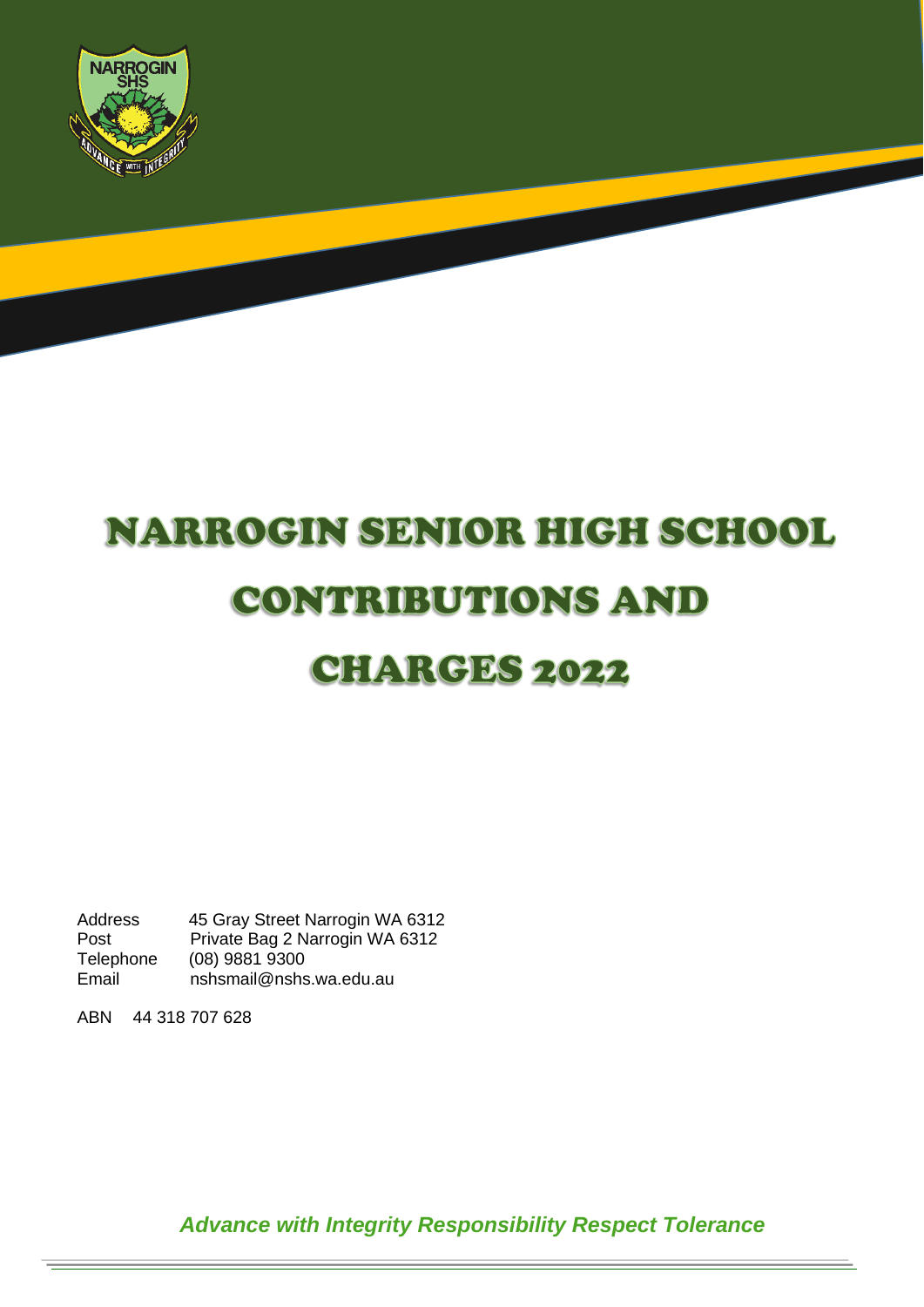### **Department of Education Information on School Contributions and Charges**

The continued partnership between the school and parents is vital to ensuring that all the students receive a level of education that will be sufficient to prepare them for when they leave school.

We run a varied and engaging range of subjects for students at Narrogin SHS and encourage all parents to continue to support the school through payment of contributions and charges. This will ensure we continue to have the capacity to provide a wide range of opportunities to our students.

#### **Year 7-10**

Voluntary contributions are costs associated with school based resources such as paper, specialist equipment use, chemicals, sporting equipment and information technology facilities that is used by multiple students and retained by the school.

Students in Years 7-10 are able to select a combination of subjects that meet the contribution value of \$235 and therefore do not attract compulsory charges.

Charges for Optional Costs are outside the basic core program and will incur additional charges above the basic contribution of \$235.

#### *All students are responsible for provision of personal stationery items necessary for the subjects they study as per the stationery list.*

#### **Compulsory Charges**

*Year 11 and 12 charges are compulsory* under the Education Act Regulations.

Whilst there is no maximum charge, the school will endeavour to keep costs to a minimum. If a high cost option has been chosen, the school requests a 50% deposit by the end of week 2 Term 1 with the remaining 50% to be paid by week 1 term 2. for students to confirm their place in their course of preference for the following year

#### *There is the option to place students into a lower cost option if the charges are not paid.*

Compulsory charges are applied to high cost electives chosen by students in Years 7-10 and to all Year 11 and 12 courses.

#### **Payment Options**

Parents are encouraged to pay all voluntary contributions and charges in full as early as possible.

Parents who are unable to make full payment of either voluntary contributions or compulsory charges on commencement of a course should not hesitate to contact the school to discuss payment options

We do encourage regular payments in instalments over the school year. Please contact Linda Nicholas, School Officer; Finance, to discuss payment plan options.

Payments can be made at the Administration Office.

Office hours are 8.00am – 4.00 Monday to Friday. The school makes provision for the following payment options:

- In person at the Administration Office with cheque, cash, EFTPOS or Credit Card.
- Internet Banking Account Details

#### **Account Name: Narrogin Senior High School BSB: 306-027 ACC No: 5169669 Ref: Student name**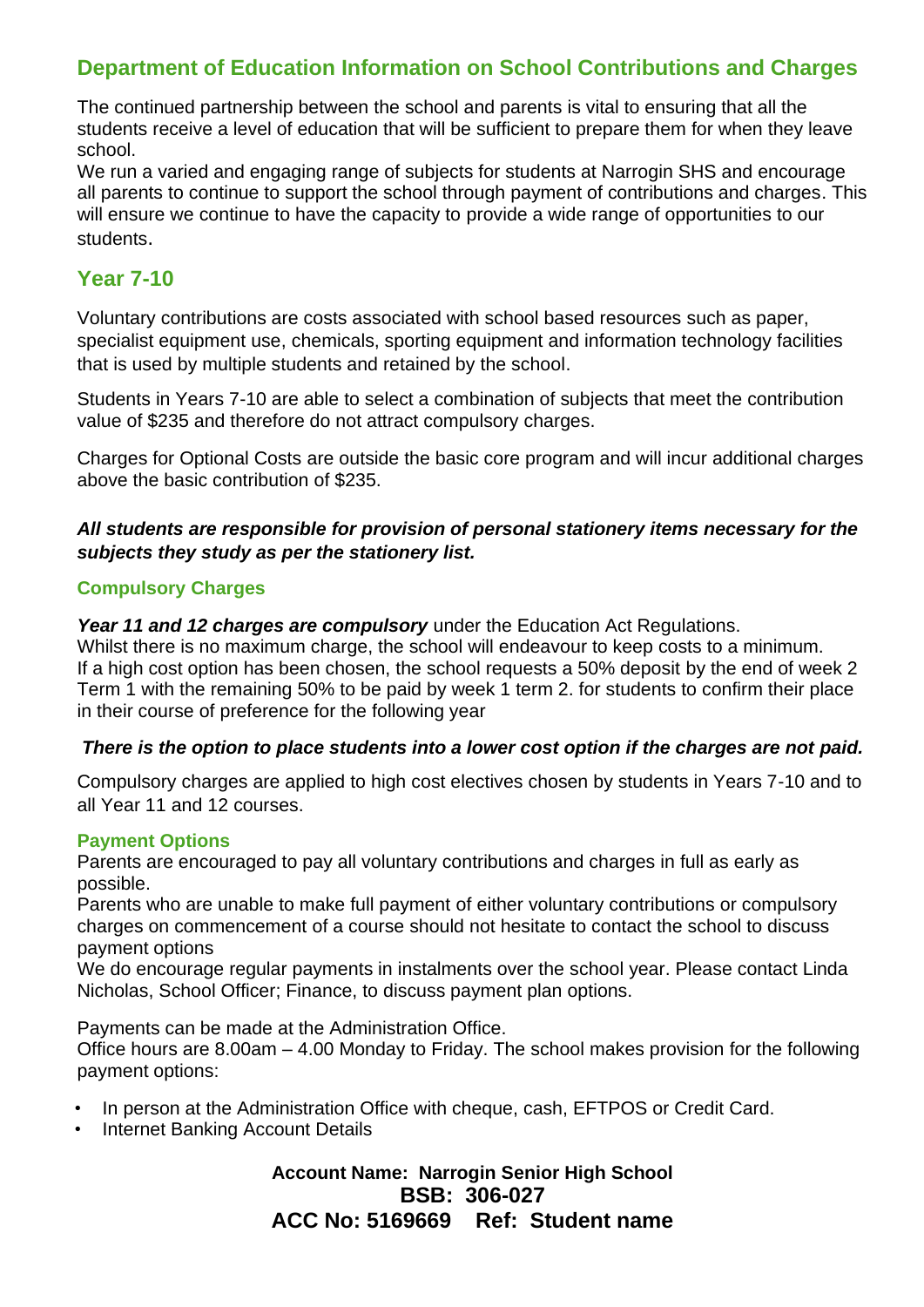#### **2022 Booklist and Personal Items**

Narrogin SHS has chosen Campion Education as preferred supplier of the 2022 student resource lists and personal items. Campion have provided the best prices for our parents.

More details as to ordering deadlines are on the paper resource/booklist.

#### **School Canteen**

We have a fully functioning school canteen run by the NSHS Parents' and Citizens' Association. If you are available to volunteer (even if it is only a couple of hours now and again), please phone Lesley Booth (Canteen Manager) on 0400 238 052. The 2022 menu is available on our website [www.nshs.wa.edu.au](http://www.nshs.wa.edu.au/)

#### **Purchasing Uniforms**

Information about or Student Dress Code is included on our website. To support our local businesses our uniform outlets are; Narrogin Sportspower for:

- General uniforms.
- Phys Ed uniform, which is also the Country Week Training shirt.

Steelo's for the Sports Academy uniforms.

**Centrepay** - the easy way to pay your bills and expenses. Centrepay is a voluntary bill-paying service which is free for Centrelink customers. Use Centrepay to arrange regular deductions from your Centrelink payment.

You can start or change a deduction at any time. The quickest way to do it is through your Centrelink account online.

Please contact the office for more details and our CRN.



**UNISEX PE POLO** 



**LOWER POLO** 



**UNISEX PE SHORT** 





**UNISEX JACKET** 



**UPPER POLO**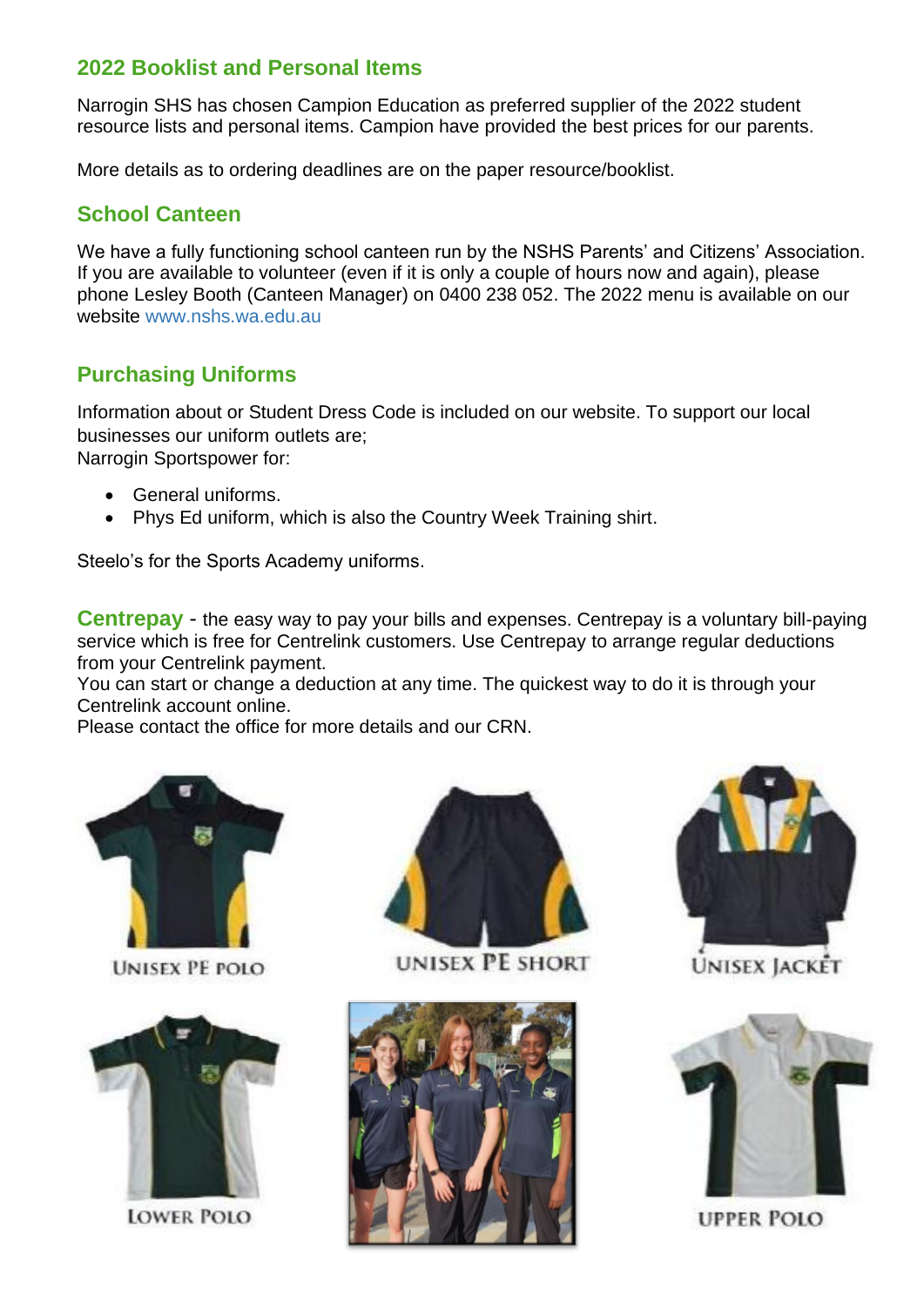#### **ALLOWANCES TO HELP WITH THE COSTS OF SCHOOLING SECONDARY ASSISTANCE SCHEME (SAS)**

The Western Australian Department of Education provides an allowance to assist eligible families with secondary schooling costs. The allowance consists of two components:

- Clothing Allowance \$115 paid directly to the parent or the school.
- Educational Program Allowance \$235 paid directly to the school.

Application is made by the parent or guardian for student/s enrolled in Years 7 – 12. The allowance is paid up to and including the year the student turns 18 years of age.

#### **Eligibility Criteria**

Parent or Guardian must hold one of the following cards:

- Centrelink Family Health Care Card.
- Centrelink Pensioner Concession Card.
- Veterans' Affairs Pensioner Concession Card (blue card issued annually).

Parent/guardian must be the holder of a card that is valid sometime during first term with the student's name on the card. The only exception to this is when a student holds their own health care card and has been declared independent by Centrelink (e.g. living away from home). In this instance, a letter of confirmation from Centrelink needs to accompany the application.

#### **Education Program Allowance/Secondary Assistance Scheme**

Successful applicants will have the Program Allowance of \$235 paid directly to the school to reduce the contributions payable by the parent/guardian in Years 7-10 and the course charges in Years 11 and 12.

#### **Clothing Allowance**

The Clothing Allowance of \$115 will be paid to the parent/guardian unless you indicate on the application form that you wish it to be paid to the school. If payment to the parent/guardian is requested, the payment will be deposited into the parent/guardian's bank account. Payments made to the school will offset a voucher for Sportspower for uniforms or alternatively any charges on the students C&C account.

#### **Abstudy Supplement Allowance**

To be eligible for the supplement allowance, the parent/guardian must hold a Centrelink or Veterans' Affairs card that represents a statement of income for the family. Furthermore, the school or parent must have received the School Fee Allowance of \$78 or \$156 from the Centrelink as part of the student's ABSTUDY School Fees Allowance. The Department of Education ABSTUDY Supplement Allowance consists of \$79 Education Program Allowance paid directly to the school.

#### *Please note that the Secondary Assistance Scheme cannot be claimed as well as this allowance*.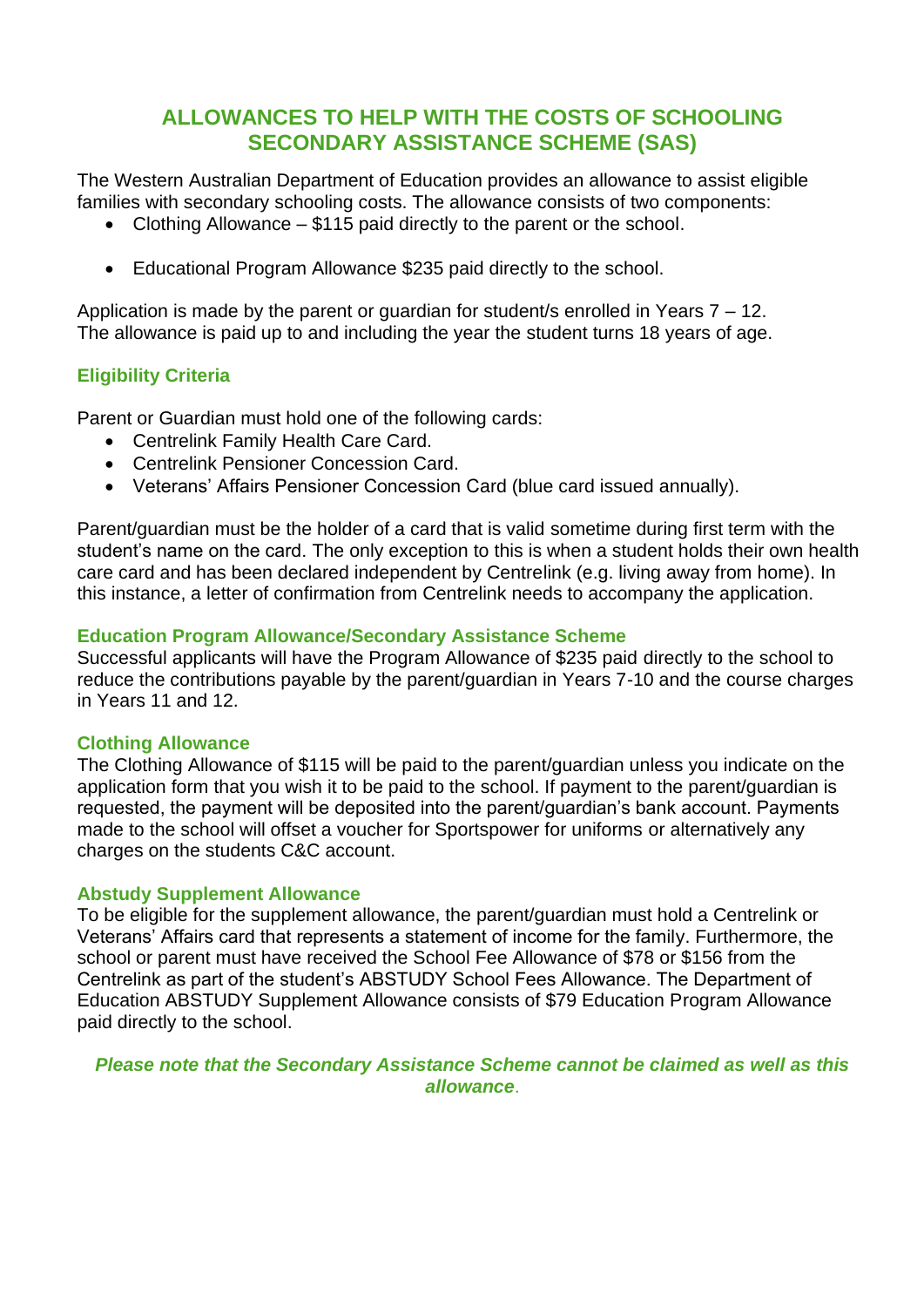# **VOLUNTARY CONTRIBUTIONS & COMPULSORY CHARGES**

|                                   | 2022             | 2022           |
|-----------------------------------|------------------|----------------|
| <b>YEAR 7</b>                     | <b>Voluntary</b> | <b>Charges</b> |
| Aboriginal Language Or Indonesian | \$ 6.00          |                |
| Art                               | \$17.00          |                |
| <b>Digital Technologies</b>       | \$5.00           |                |
| Drama, Dance Or Music             | \$10.00          |                |
| English                           | \$22.00          |                |
| Food Technology                   | \$30.00          |                |
| Humanities & Social Sciences      | \$24.00          |                |
| Health & Physical Education       | \$30.00          |                |
| <b>Mathematics</b>                | \$25.00          |                |
| Materials, Design & Technology    | \$33.00          |                |
| Science                           | \$33.00          |                |
| Academy Hockey & Health Or        |                  | \$50.00        |
| Academy Netball & Health          |                  | \$50.00        |
| Year 7 Clontarf Football academy  | \$10.00          |                |
| <b>Year 7 Shooting Stars</b>      | \$10.00          |                |
| TOTAL                             | \$235.00         |                |

|                                         | 2022             | 2022           |
|-----------------------------------------|------------------|----------------|
| <b>YEAR 8</b>                           | <b>Voluntary</b> | <b>Charges</b> |
| Aboriginal Language Or Indonesian       | \$6.00           |                |
| Art                                     | \$17.00          |                |
| Dance, Drama Or Music                   | \$10.00          |                |
| <b>Digital Technologies</b>             | \$5.00           |                |
| English                                 | \$22.00          |                |
| Food Science and Technology             | \$30.00          |                |
| <b>Humanities &amp; Social Sciences</b> | \$24.00          |                |
| Health & Physical Education             | \$30.00          |                |
| Maths                                   | \$25.00          |                |
| Materials Design & Technology           | \$33.00          |                |
| Science                                 | \$33.00          |                |
| <b>TOTAL</b>                            | \$235.00         |                |
| Academy Hockey & Health Or              |                  | \$50.00        |
| Academy Netball & Health                |                  | \$50.00        |
| Year 8 Shooting Stars                   | \$10.00          |                |
| Year 8 Clontarf Football Academy        | \$10.00          |                |

| <b>Other Voluntary Approved Requests - All Years</b> |         |
|------------------------------------------------------|---------|
| Library                                              | \$17.00 |
| <b>Bus</b>                                           | \$18.00 |
| P&C                                                  | \$8.00  |
| <b>Other Optional Costs</b>                          |         |
| Magazine - Outlook                                   | \$13.00 |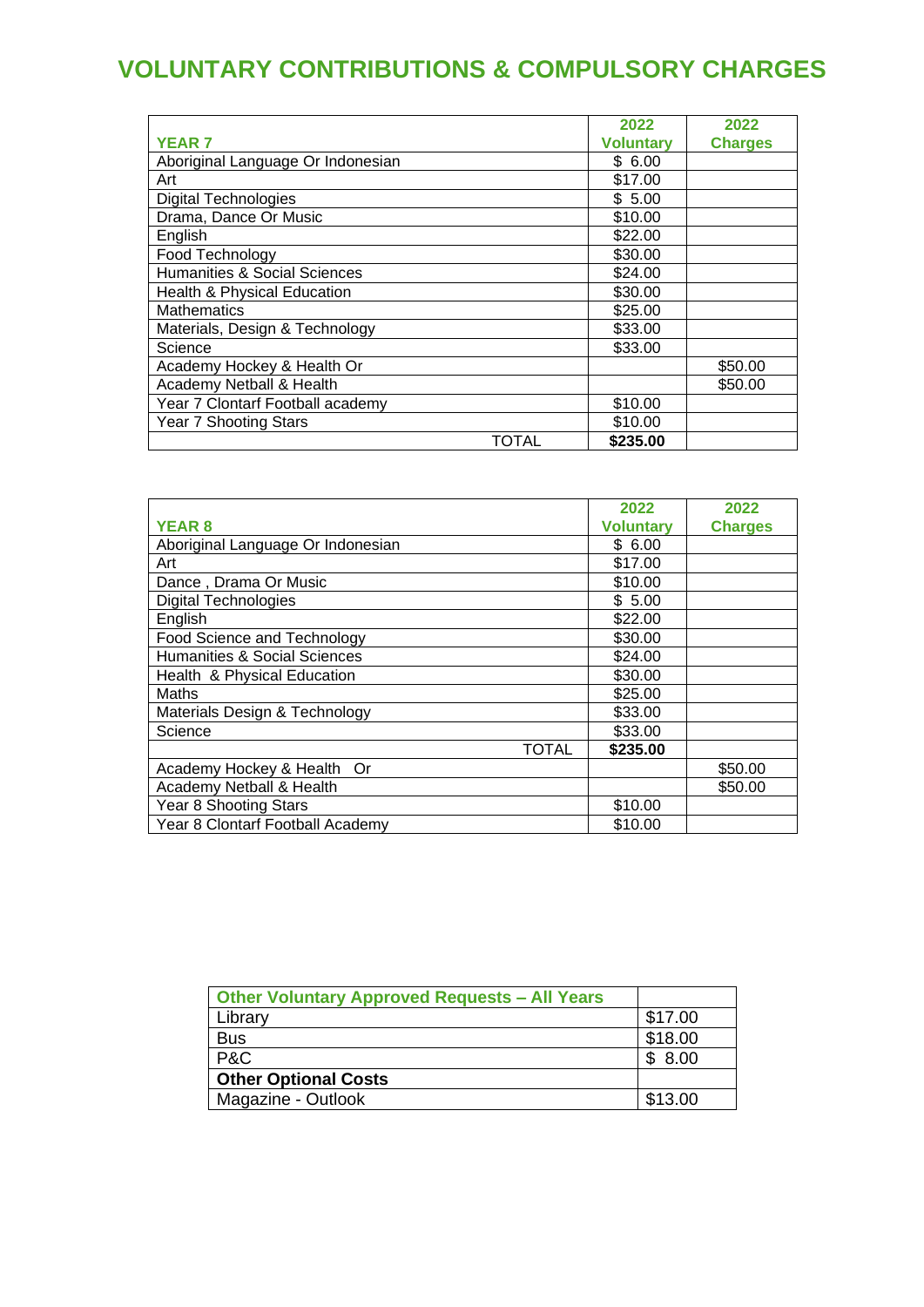|                                        | 2022             | 2022           |
|----------------------------------------|------------------|----------------|
| <b>YEAR 9</b>                          | <b>Voluntary</b> | <b>Charges</b> |
| English                                | \$33.00          |                |
| Maths                                  | \$40.00          |                |
| Science                                | \$40.00          |                |
| <b>Humanities and Social Sciences</b>  | \$26.00          |                |
| <b>Health &amp; Physical Education</b> | \$30.00          |                |
| Drama                                  |                  | \$20.00        |
| <b>Child Care And Textiles</b>         |                  | \$23.00        |
| <b>Visual Arts</b>                     |                  | \$25.00        |
| Provide \$235 education                |                  |                |
| <b>Optional Choice</b>                 |                  | \$68.00        |
| Total excluding optional               | \$157.00         |                |
| Total payable                          | \$225.00         |                |
| <b>Childcare and Textiles</b>          |                  | \$24.00        |
| Dance                                  |                  | \$18.00        |
| Drama                                  |                  | \$20.00        |
| <b>Engineering Design</b>              |                  | \$70.00        |
| Food Design                            |                  | \$38.00        |
| <b>Financial Literacy</b>              |                  | \$15.00        |
| Hockey & Health                        |                  | \$50.00        |
| Indonesian                             |                  | \$6.00         |
| Media Arts                             |                  | \$30.00        |
| Metal Design                           |                  | \$90.00        |
| <b>Physical Recreation</b>             |                  | \$65.00        |
| <b>Music</b>                           |                  | \$23.00        |
| Netball & Health                       |                  | \$50.00        |
| Photography                            |                  | \$50.00        |
| <b>Visual Art</b>                      |                  | \$25.00        |
| Wood Design                            |                  | \$80.00        |

|                                                 | 2022             | 2022           |
|-------------------------------------------------|------------------|----------------|
| <b>YEAR 10</b>                                  | <b>Voluntary</b> | <b>Charges</b> |
| English                                         | \$30.00          |                |
| Maths                                           | \$40.00          |                |
| Science                                         | \$40.00          |                |
| <b>Humanities &amp; Social Sciences</b>         | \$24.00          |                |
| Health & Physical Education                     | \$30.00          |                |
| <b>Childcare &amp; Textiles</b>                 |                  | \$23.00        |
| <b>Music</b>                                    |                  | \$23.00        |
| Dance                                           |                  | \$20.00        |
| Provide \$235 education                         |                  |                |
| <b>Optional Choice</b>                          |                  | \$66.00        |
| Total excluding optional choice                 | \$158.00         |                |
| Total payable                                   | \$224.00         |                |
| <b>Engineering Design</b>                       |                  | \$70.00        |
| <b>Childcare &amp; Textiles</b>                 |                  | \$24.00        |
| Drama                                           |                  | \$30.00        |
| <b>Physical Recreation</b>                      |                  | \$30.00        |
| Hockey & Health                                 |                  | \$50.00        |
| <b>International Foods</b>                      |                  | \$45.00        |
| Metal Design                                    |                  | \$90.00        |
| Hospitality                                     |                  | \$45.00        |
| Music                                           |                  | \$23.00        |
| <b>Netball &amp; Health</b>                     |                  | \$50.00        |
| Photography                                     |                  | \$50.00        |
| STEM (Science Technology Engineering and Maths) |                  | \$40.00        |
| <b>Media Arts</b>                               |                  | \$30.00        |
| <b>Visual Arts</b>                              |                  | \$22.50        |
| Wood Technology                                 |                  | \$80.00        |
| <b>Business Preparation Course</b>              |                  | \$28.00        |
| <b>Trade Workshop</b>                           |                  | \$90.00        |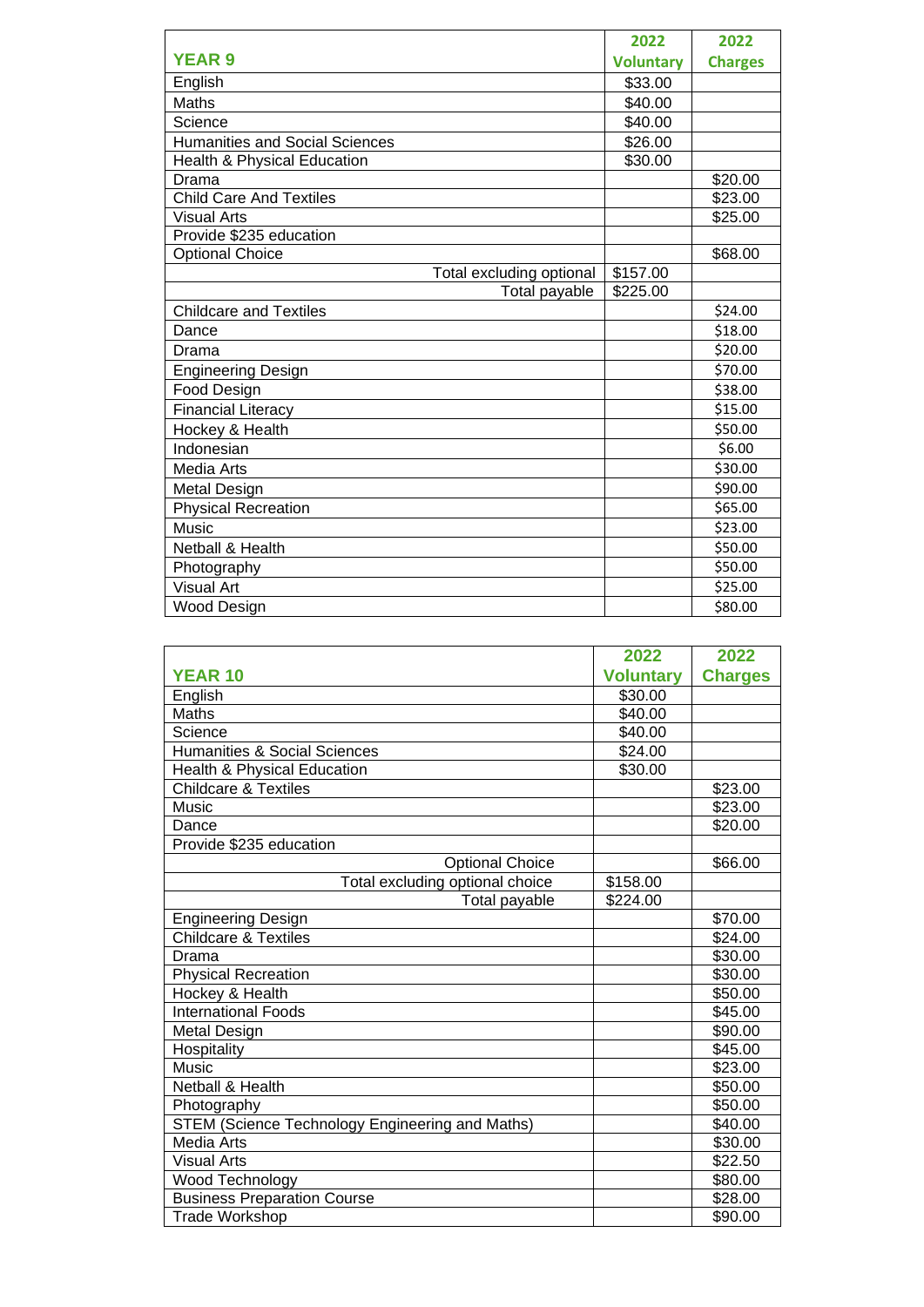#### **UPPER SCHOOL CHARGES 2022**

#### **ENGLISH**

| <b>AEENG</b> | English ATAR 11              | \$40.00 |
|--------------|------------------------------|---------|
| <b>ATENG</b> | English ATAR 12              | \$40.00 |
| <b>FEENG</b> | <b>English Foundation 11</b> | \$34.00 |
| <b>FTENG</b> | <b>English Foundation 12</b> | \$34.00 |
| <b>GEENG</b> | <b>English General 11</b>    | \$34.00 |
| <b>GTENG</b> | English General 12           | \$34.00 |

## **MATHEMATICS**

| AEMAA        | Mathematics: Applications ATAR 11         | \$28.00     |
|--------------|-------------------------------------------|-------------|
| <b>ATMAA</b> | Mathematics: Applications ATAR 12         | \$28.00     |
| <b>GEMAE</b> | <b>Mathematics: Essentials General 11</b> | \$37.50     |
| <b>GTMAE</b> | Mathematics: Essentials General 12        | \$37.50     |
| <b>AEMAM</b> | Mathematics: Methods ATAR 11              | \$28.00     |
| <b>ATMAM</b> | Mathematics: Methods ATAR 12              | \$28.00     |
| <b>AEMAS</b> | <b>Mathematics: Specialist ATAR 11</b>    | \$28.00     |
| <b>ATMAS</b> | Mathematics: Specialist ATAR 12           | <b>SIDE</b> |
| <b>FEMAT</b> | <b>Mathematics Foundation General 11</b>  | \$37.50     |
| <b>FTMAT</b> | <b>Mathematics Foundation General 1</b>   | \$37.50     |

#### **SCIENCE**

| <b>ATBLY</b> | Biology ATAR 12          | \$62.50 |
|--------------|--------------------------|---------|
| <b>AECHE</b> | <b>Chemistry ATAR 11</b> | \$62.50 |
| <b>ATCHE</b> | <b>Chemistry ATAR 12</b> | \$62.50 |
| <b>AEHBY</b> | Human Biology ATAR 11    | \$62.50 |
| <b>ATHBY</b> | Human Biology ATAR 12    | \$62.50 |
| <b>GEHBY</b> | Human Biology General 11 | \$62.50 |
| <b>GTHBY</b> | Human Biology General 12 | \$62.50 |
| <b>AEPHY</b> | Physics ATAR 11          | \$62.50 |
| <b>ATPHY</b> | Physics ATAR 12          | \$62.50 |
| <b>AEPSY</b> | Psychology ATAR 11       | \$62.50 |

#### **HASS**

| <b>GECAE</b>   | Career and Enterprise General 11 | \$20.00 |
|----------------|----------------------------------|---------|
| <b>GTCAE</b>   | Career and Enterprise General 12 | \$20.00 |
| <b>AEGEO</b>   | Geography ATAR 11                | \$60.00 |
| <b>ATGEO</b>   | Geography ATAR 12                | \$64.00 |
| <b>AEHIM</b>   | Modern History ATAR 11           | \$70.00 |
| <b>ATHIM</b>   | Modern History ATAR 12           | \$76.00 |
| <b>BSB2115</b> | Certificate II in Business       | \$90.00 |
| <b>BSB3115</b> | Certificate III in Business      | \$90.00 |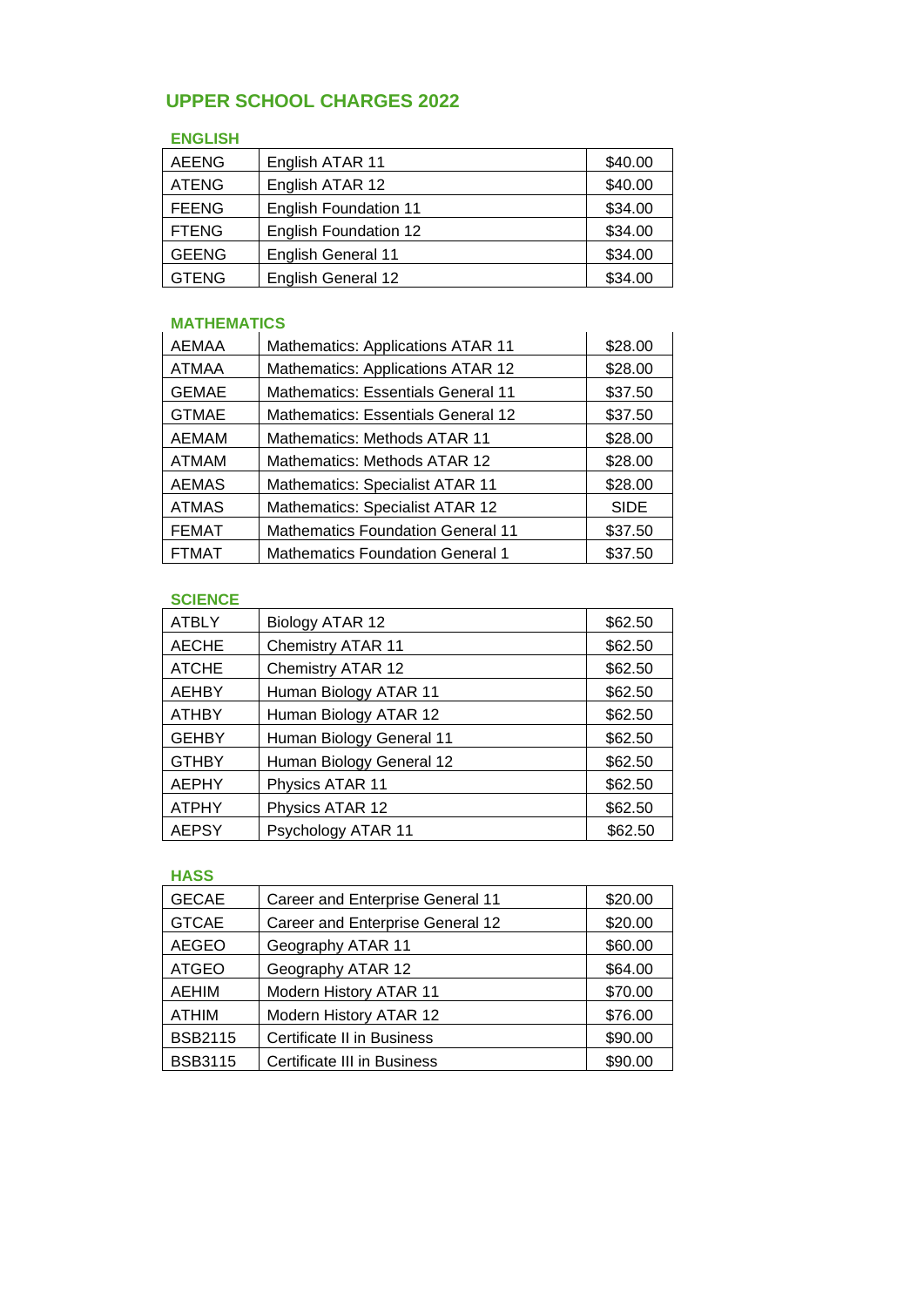| PE           |                                     |         |
|--------------|-------------------------------------|---------|
| <b>GEHEA</b> | <b>Health Studies General 11</b>    | \$30.00 |
| <b>GTHEA</b> | <b>Health Studies General 12</b>    | \$30.00 |
| <b>AEPES</b> | Phys Ed Studies ATAR 11             | \$45.00 |
| <b>ATPES</b> | Phys Ed Studies ATAR 12             | \$45.00 |
| <b>GEPES</b> | Phys Ed Studies General 11          | \$35.00 |
| <b>GTPES</b> | Phys Ed Studies General 12          | \$35.00 |
| S & R        | Certificate II Sport and Recreation | \$50.00 |
| <b>FEHPO</b> | Health/Phys and Outdoor Ed          | \$72.00 |

#### **THE ARTS**

| <b>CUA2071</b> | Cert II in VArt (Graphic Design) | \$101.00 |
|----------------|----------------------------------|----------|
| <b>GEMUS</b>   | <b>Music General 11</b>          | \$93.00  |
| <b>GTMUS</b>   | <b>Music General 12</b>          | \$92.00  |
| <b>GEVAR</b>   | <b>Visual Arts General 11</b>    | \$150.00 |
| <b>GTVAR</b>   | <b>Visual Arts General 12</b>    | \$150.00 |
| <b>CUA2071</b> | Cert II in VArt (Graphic Design) | \$101.00 |
| <b>GEDESP</b>  | Design: Photography General 11   | \$87.00  |
| <b>GTDESP</b>  | Design: Photography General 12   | \$87.00  |

#### **TECHNOLOGIES**

| <b>GTBCN</b>   | <b>Building and Construction General 12</b> | \$171.00 |
|----------------|---------------------------------------------|----------|
| <b>GEBCN</b>   | <b>Building and Construction General 11</b> | \$170.00 |
| <b>GEMDTM</b>  | Materials, Design & Tech: Metals Gen 11     | \$220.00 |
| <b>GTMDTM</b>  | Materials, Design & Tech: Metals Gen 12     | \$220.00 |
| <b>GEMDTW</b>  | Materials, Design & Tech: Wood Gen 11       | \$180.00 |
| <b>GTMDTW</b>  | Materials, Design & Tech: Wood Gen 12       | \$180.00 |
| GEFST          | Food Science and Technology General 11      | \$119.00 |
| GTFST          | Food Science and Technology General 12      | \$119.00 |
| <b>VEVHTF</b>  | Y11 VETIS Hospitality                       | \$300.00 |
| <b>VTVHTF</b>  | Y12 Vetis Hospitality                       | \$300.00 |
| <b>ADWPL</b>   | <b>Workplace Learning</b>                   | \$70.00  |
| SIDEA&F        | Side Accounting And Finance                 | \$12.00  |
| <b>SIDEBLY</b> | Side Biol                                   | \$24.00  |
| <b>SIDEECO</b> | Side Economics                              | \$35.00  |
| <b>SIDEIND</b> | Side Indonesian                             | \$10.00  |
| <b>SIDEMAS</b> | <b>Side Maths Specialist</b>                | \$31.00  |
| <b>SIDEMAM</b> | Side Mathematics Methods                    | \$37.00  |
| <b>SIDEHIM</b> | Side Modern History                         | \$35.00  |
| <b>SIDEPAL</b> | Side P&L                                    | \$35.00  |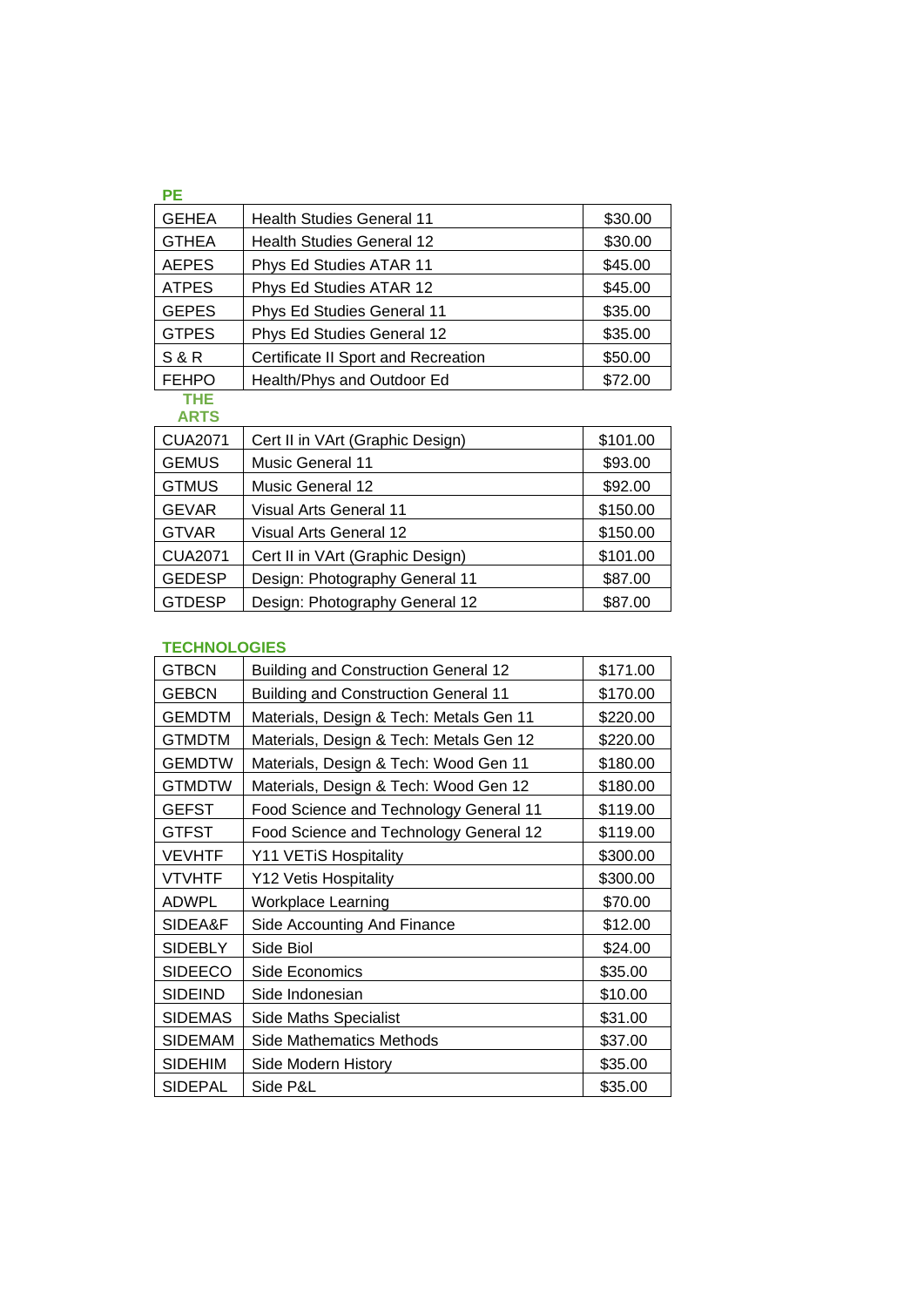# **ESTIMATED CHARGES FOR EXTRA COST OPTIONAL COMPONENTS 2022**

|                                                              | Year <sub>7</sub> | Year 8   | Year <sub>9</sub> | Year 10  | Year 11  | Year 12  |
|--------------------------------------------------------------|-------------------|----------|-------------------|----------|----------|----------|
| <b>Adventure World</b>                                       | \$65.00           | \$65.00  | \$65.00           | \$65.00  |          |          |
| <b>AIME Excursion</b>                                        | \$50.00           | \$50.00  | \$50.00           | \$50.00  | \$50.00  | \$50.00  |
| <b>AFL Excursion</b>                                         | \$30.00           | \$30.00  | \$30.00           | \$30.00  | \$30.00  | \$30.00  |
| <b>Australian Mathematics Excursion</b>                      | \$20.00           | \$20.00  | \$20.00           | \$20.00  | \$20.00  | \$20.00  |
| ATAR 11 & 12 PES Practical Exam                              |                   |          |                   |          | \$50.00  | \$50.00  |
| <b>Basketball Excursion</b>                                  | \$30.00           | \$30.00  | \$30.00           | \$30.00  | \$30.00  | \$30.00  |
| <b>Band Festival</b>                                         | \$30.00           | \$30.00  | \$30.00           | \$30.00  | \$30.00  | \$30.00  |
| <b>Biology Dryandra Camp</b>                                 |                   |          |                   |          | \$250.00 |          |
| Biology Zoo Excursion Year 11 and 12                         |                   |          |                   |          | \$80.00  | \$80.00  |
| Biology Yr 12 Fieldwork Camp                                 |                   |          |                   |          |          | \$350.00 |
| Canberra Tour                                                |                   |          | \$2,000.00        |          |          |          |
| Careers Expo                                                 |                   |          | \$40.00           | \$40.00  | \$40.00  | \$40.00  |
| Certificate II Visual Art Excursion                          |                   |          |                   |          | \$50.00  | \$50.00  |
| Certificate I, II & III Business - Shirt                     |                   |          |                   |          | \$40.00  | \$40.00  |
| <b>Childrens Literature Centre</b>                           |                   | \$40.00  | \$40.00           | \$40.00  |          |          |
| <b>Country Week</b>                                          |                   | \$800.00 | \$800.00          | \$800.00 | \$800.00 | \$800.00 |
| Country Week Sport Uniform                                   |                   | \$120.00 | \$120.00          | \$120.00 | \$120.00 | \$120.00 |
| <b>Cricket Excursions</b>                                    | \$40.00           | \$40.00  | \$40.00           | \$40.00  | \$40.00  | \$40.00  |
| <b>Curtin University</b>                                     |                   |          |                   |          | \$40.00  | \$40.00  |
| Dance Excursion                                              | \$50.00           | \$50.00  | \$50.00           | \$50.00  |          |          |
| English ATAR Good Answers book                               |                   |          |                   |          | \$30.00  | \$30.00  |
| <b>English Competition</b>                                   | \$20.00           | \$20.00  | \$20.00           | \$20.00  | \$20.00  | \$20.00  |
| <b>English Excursion/Incursions</b>                          | \$50.00           | \$50.00  | \$50.00           | \$50.00  | \$50.00  | \$50.00  |
| <b>Football Excursions</b>                                   | \$40.00           | \$40.00  | \$40.00           | \$40.00  |          |          |
| <b>Fremantle Maritime Museum</b>                             |                   |          |                   |          | \$50.00  |          |
| Grooming and Deportment                                      | \$20.00           | \$20.00  | \$20.00           | \$20.00  | \$20.00  | \$20.00  |
| Geography Trip - Unit 1 Bushfire<br>Excursion                |                   |          |                   |          | \$50.00  |          |
| Geography Trip - Unit 2<br>Fieldwork/Excursion               |                   |          |                   |          | \$200.00 |          |
| Geography Trip - Unit 3 Fieldwork                            |                   |          |                   |          |          | \$40.00  |
| Geography Trip - Unit 4 Urban (Perth)<br>Fieldwork           |                   |          |                   |          |          | \$200.00 |
| <b>Generation Next Youth Conference</b>                      | \$40.00           | \$40.00  | \$40.00           | \$40.00  | \$40.00  | \$40.00  |
| History Excursions (Year 12 - TBC)<br>plus Year 9 (Albany)   |                   |          | \$40.00           |          |          | \$60.00  |
| <b>Hockey Excursion</b>                                      | \$50.00           | \$50.00  | \$50.00           | \$50.00  |          |          |
| Indonesian & ALC (Languages)<br>Excursions and/or Incursions | \$40.00           | \$40.00  |                   |          |          |          |
| Kambarang (Cooking Excursion)                                |                   |          |                   |          | \$100.00 | \$100.00 |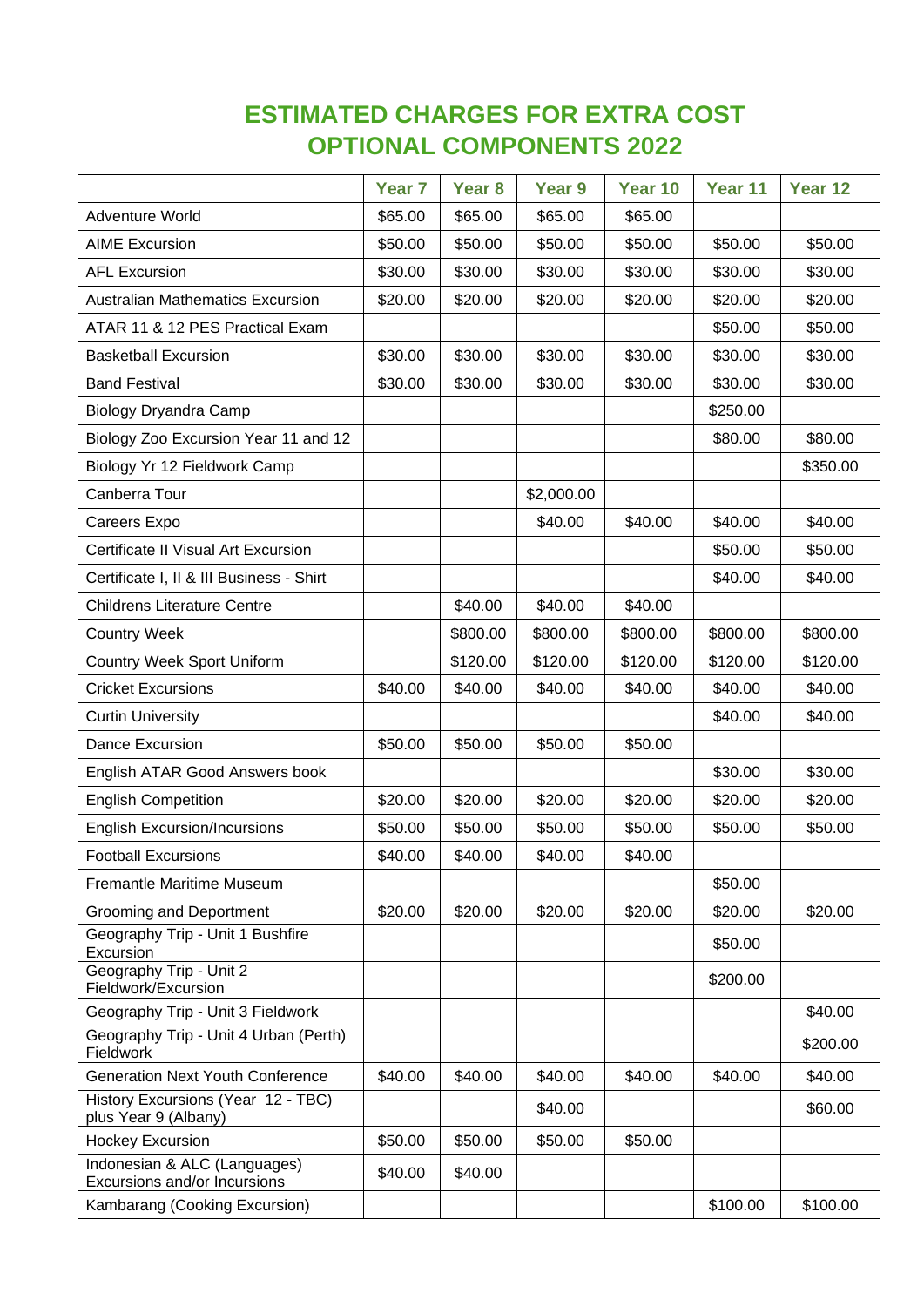# **ESTIMATED CHARGES FOR EXTRA COST OPTIONAL COMPONENTS 2022**

| Leavers Gear                                                              |          |          |          |          |          | \$250.00 |
|---------------------------------------------------------------------------|----------|----------|----------|----------|----------|----------|
| Lower School tree Planting<br>Excursion                                   |          |          | \$20.00  | \$20.00  |          |          |
| <b>Maths Competition</b>                                                  | \$20.00  | \$20.00  | \$20.00  | \$20.00  | \$20.00  | \$20.00  |
| Maths - Murdoch                                                           | \$40.00  | \$40.00  | \$40.00  | \$40.00  |          |          |
| Music Camp                                                                | \$200.00 | \$200.00 | \$200.00 | \$200.00 | \$200.00 | \$200.00 |
| <b>Netball Coaching Clinic (Netball</b><br>Academy)                       | \$35.00  | \$35.00  | \$35.00  | \$35.00  |          |          |
| <b>Netball Excursions</b>                                                 | \$50.00  | \$50.00  | \$50.00  | \$50.00  |          |          |
| Netball Camp - Bendigo Cup                                                | \$100.00 | \$100.00 | \$100.00 | \$100.00 |          |          |
| Photography Excursion                                                     |          |          |          | \$50.00  | \$50.00  | \$50.00  |
| Photography Canvas Print \$ / canvas<br>print                             |          |          | \$45.00  | \$45.00  | \$45.00  | \$45.00  |
| Physics Day Adventure World                                               |          |          |          | \$100.00 | \$100.00 |          |
| <b>Prefect Camp</b>                                                       |          |          |          |          |          | \$200.00 |
| <b>Presentation Gowns Year 12</b>                                         |          |          |          |          |          | \$30.00  |
| <b>Psychology Excursion</b>                                               |          |          |          |          |          | \$80.00  |
| <b>School Ball</b>                                                        |          |          |          |          | \$80.00  | \$80.00  |
| <b>School Social</b>                                                      | \$10.00  | \$10.00  | \$10.00  | \$10.00  | \$10.00  | \$10.00  |
| <b>Science Circus</b>                                                     |          |          | \$20.00  |          |          |          |
| Science Competition                                                       | \$100.00 | \$100.00 | \$100.00 | \$100.00 | \$100.00 | \$100.00 |
| Scitech                                                                   | \$80.00  |          |          |          |          |          |
| Sports Academy Parent Group Levy                                          | \$40.00  | \$40.00  | \$40.00  | \$40.00  |          |          |
| STEM Yr 9/10                                                              |          |          | \$100.00 | \$100.00 |          |          |
| Synergy Solar Car Challenge Yr 8<br>NAEP camp/excursion                   |          | \$200.00 |          |          |          |          |
| <b>Trade Shirt</b>                                                        |          |          |          |          | \$50.00  | \$50.00  |
| <b>TTC Hospitality Excursion</b>                                          |          |          |          |          | \$520.00 | \$520.00 |
| <b>UWA Physical Sciences Tour Yr</b><br>11/12 Chemistry                   |          |          |          |          | \$80.00  | \$80.00  |
| <b>Workplace Learning</b>                                                 |          |          |          |          | \$70.00  | \$70.00  |
| <b>World Vision Youth Conference</b>                                      | \$40.00  | \$40.00  | \$40.00  | \$40.00  | \$40.00  | \$40.00  |
| Year 9 Lake Toolibin Excursion                                            |          |          | \$20.00  |          |          |          |
| Year 10 Science Trip                                                      |          |          |          | \$80.00  |          |          |
| Year 11 ATAR Human Biology<br>Biodiscovery                                |          |          |          |          | \$80.00  |          |
| Year 12 ATAR Human Biology                                                |          |          |          |          |          | \$100.00 |
| <b>Biodiscovery Centre</b><br>Year 12 ATAR Biology Biodiscovery<br>Centre |          |          |          |          |          | \$100.00 |
| Year 12 ATAR Human Biology Zoo<br>Evolution                               |          |          |          |          |          | \$80.00  |
| Year 12 Dinner                                                            |          |          |          |          |          | \$50.00  |
| Year 7, 8, 9 Science Presentations                                        | \$20.00  | \$20.00  | \$20.00  |          |          |          |
| Zero to Hero                                                              | \$40.00  | \$40.00  | \$40.00  | \$40.00  | \$40.00  | \$40.00  |